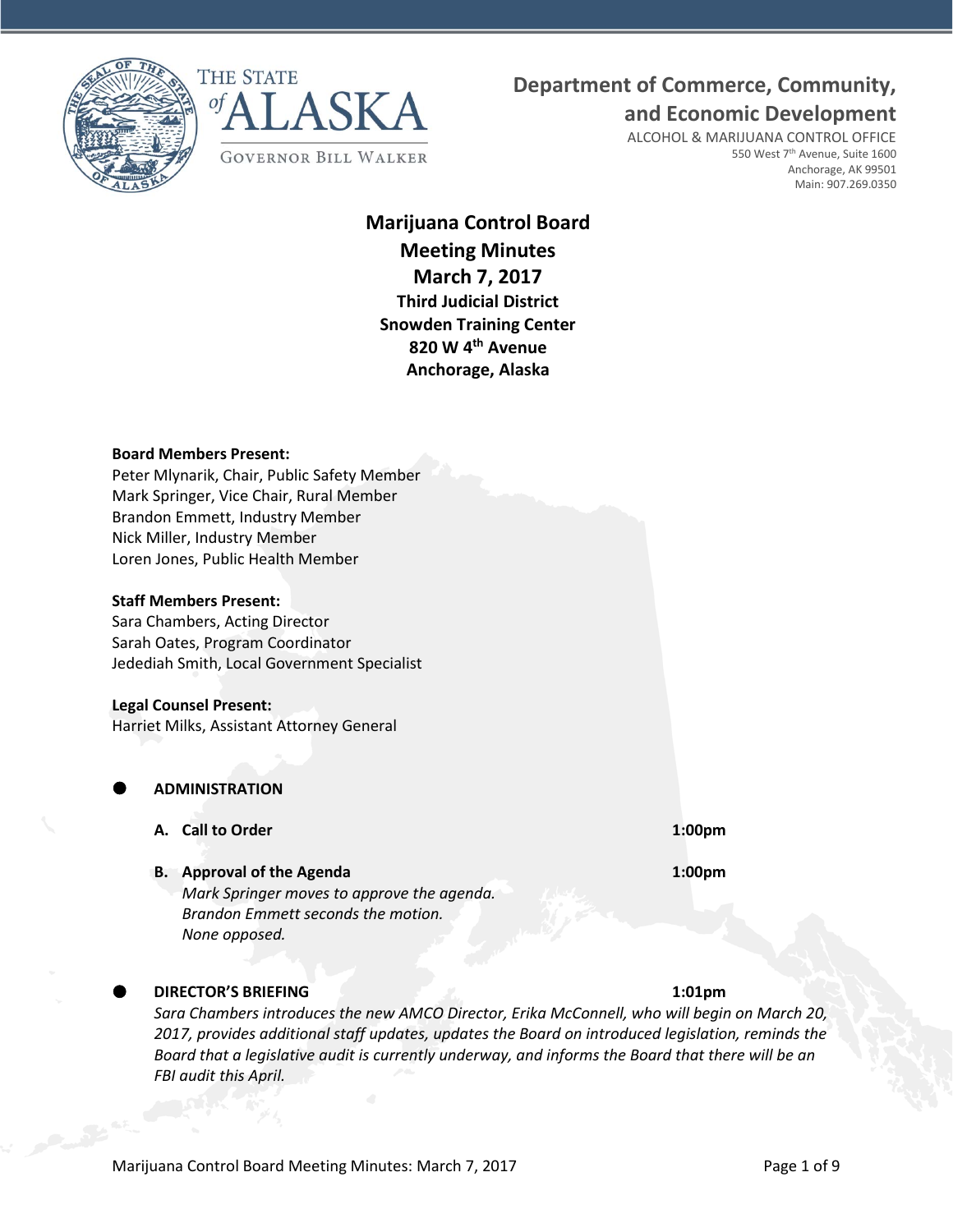*Mark Springer asks if it would be possible to extract data from METRC so that the Board has an idea of what kind of supply is going to be out there.*

*The other Board members nod in agreement.*

*Sara Chambers states that she will look into providing some high-level gross data at each Board meeting.*

## **BOARD GOVERNANCE**

**A. Declarations of Conflict of Interest 1:08pm** *Harriet Milks requests that the Board members each update any potential conflicts on the record.*

*Nick Miller, Mark Springer, Brandon Emmett, and Loren Jones each state that there are no changes.*

*Peter Mlynarik states that his only change is that he is now on the Board of Directors for the Alaska Association of the Chiefs of Police, which has nothing to do with commercial marijuana.*

# **PUBLIC TESTIMONY 1:12pm**

*Cary Carrigan, Executive Director for the Alaska Marijuana Industry Association (AMIA), provides testimony regarding support from the AMIA for additional funding for the AMCO, and voices confusion about seeds.*

*Phillip Izon provides testimony regarding difficulties with handling seeds, and he requests that the Board provide some clarification.*

*Colin Peacock, applicant for an outdoor cultivation facility, provides testimony regarding the backlog of applications and requests that the Board hold an additional meeting in May.*

*Jason Brandeis, attorney, provides testimony regarding the need for additional meetings in consideration of the summer tourism season. He additionally voices concerns about the availability of personal information of applicants on the AMCO website.*

*Jim Thornton, applicant, requests that an additional meeting be held in May.*

*Bill Stevens, applicant for an outdoor cultivation facility, voices concerns about the backlog of applications and requests that the Board consider that outdoor grows have a seasonal aspect to them, as delays would delay a business by a whole year. He respectfully requests that his license be moved up the line, if possible.*

*Jana Weltzin, attorney for marijuana companies, provides testimony regarding unforeseen AMCO staff burdens, the frequency of Board meetings, backlogs in license reviews, tax revenue, and supply and demand issues leading to a prominent black market presence. She additionally requests that the Board considering holding another meeting before July (in May).*

*Dan Ferguson, pending applicant, echoes sentiments regarding Board assistance toward getting businesses operating.*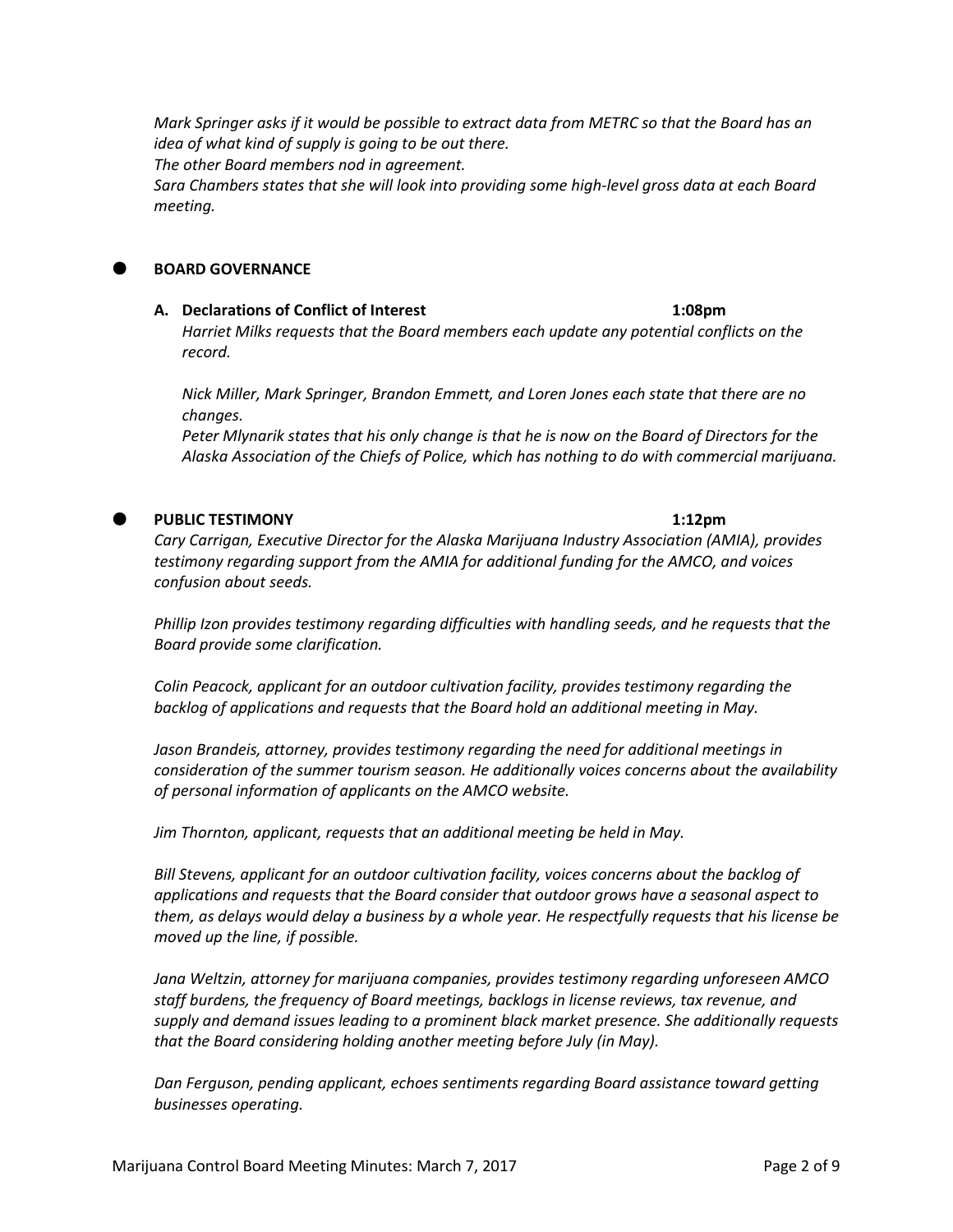*Dr. Matthew Peterson requests that meetings be moved up much more quickly, and he provides testimony regarding CBD oil being used by patients. He voices comments about medical needs for marijuana and marijuana extracts.*

*Mike Stoltz provides testimony regarding law enforcement in the Mat-Su Borough, and he voices concerns regarding regulation of a federally-illegal substance.*

*Phil Schneider, applicant, states that the staff are responsive and helpful, and he voices the desperate need for more staff. He requests that an additional meeting be added this spring.*

*Cade Inscho voices concern about the lack of a meeting before July.*

*Holly Sheldon Lee voices concerns about issuing a marijuana license in Talkeetna and requests that the Board make [an unspecified] change to 3 AAC 306.010.*

*Beth Valentine voices objection to an application for High Expeditions, along with concerns about marijuana being present on the streets in Talkeetna.*

*Connie Twig, Talkeetna resident, voices concerns about having a marijuana establishment on Main Street.*

*Ronda Lambert, licensee, requests that the Board take her personal information offline.*

*Steve Bush, Talkeetna resident, voices objection regarding an application on Main Street and states that there is an application that is in violation of 3 AAC 306.010.*

### **EXECUTIVE SESSION PER AS 44.62.310(c)(1) 2:00pm**

*Sara Chambers requests that staff, including the attorney, remain for executive session.*

*Mark Springer moves to go into executive session under the authority of AS 44.62.320(c)(1) and that staff and the attorney be present. Brandon Emmett seconds the motion. None opposed.*

*Mark Springer moves to go out of executive session.* **2:44pm** *Brandon Emmett seconds the motion. None opposed.*

*Peter Mlynarik states that he has directed the staff through the Director on how to handle labeling. He requests that licensees pay attention to detail on their applications and states that if certain labels, warnings, and that if things are in quotes, then they are verbatim.*

### **UPDATE ON PREROLLED JOINTS ISSUE 2:46pm**

*Nick Miller states that based upon 3 AAC 306.345 and 470, cultivators and retail stores are allowed to package marijuana for sale to a consumer. He states that it should be clarified that nothing can be mixed or included with that marijuana when it is put into the preroll. If it is, it would qualify as a product and would have to come before the Board for approval from a manufacturer.*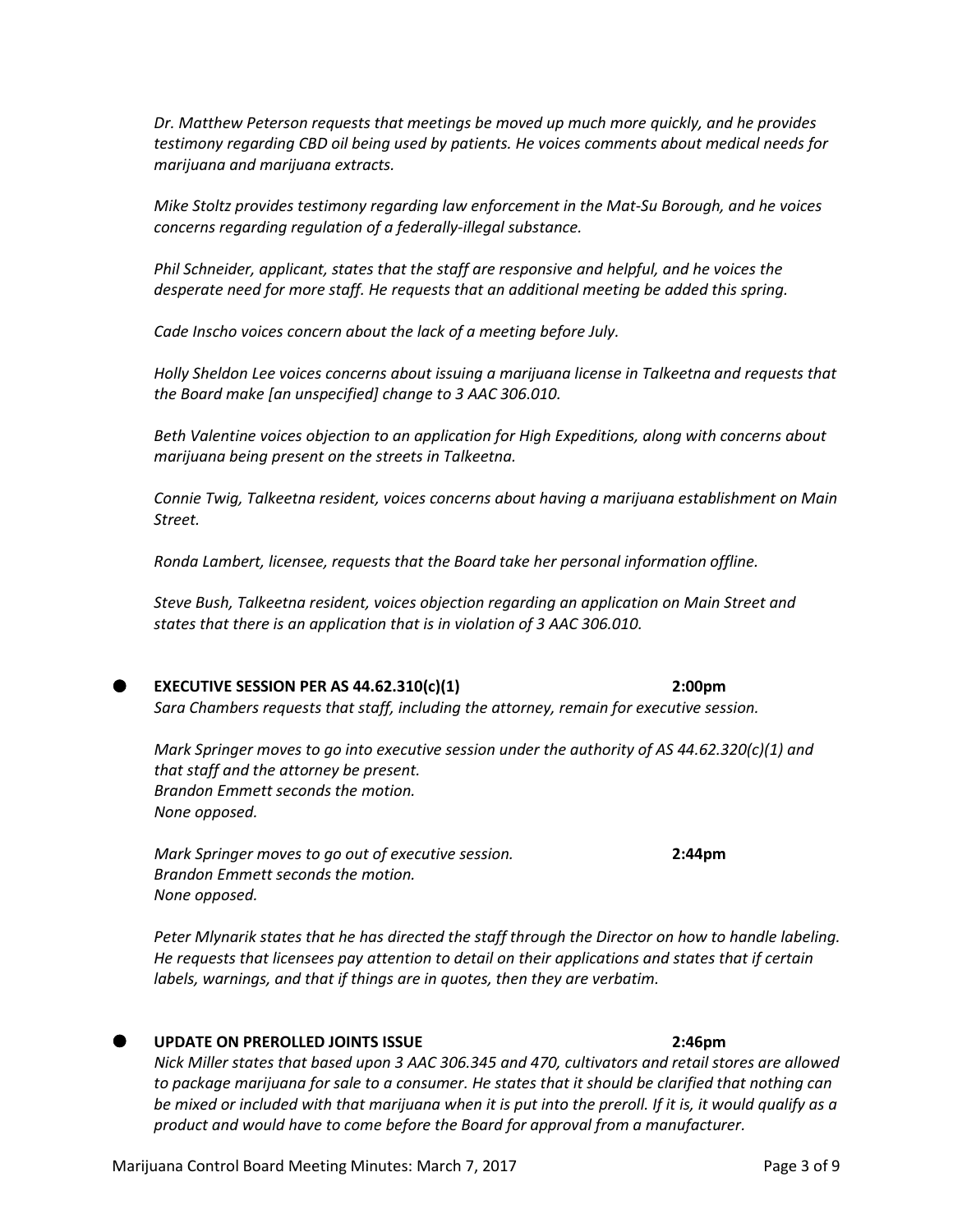*Brandon Emmett states that he agrees, and that pre-rolling is just a form of packaging.*

*Sara Chambers states that she and the staff support what Nick Miller stated, and she adds that if a facility plans to package their products in this way, that it needs to be in the operating plan.*

*Brandon Emmett asks if the existing businesses would need to amend their operating plans if they would want to pre-roll joints.*

*Sarah Oates states that at the last Board meeting, certain members had expressed concern that they had never heard that cultivators and retailers would be packaging in this manner. She states that page 15 of 19 on Form MJ-01 could be a place where applicants could indicate that they are intending to do pre-rolling as a form of packaging, if the Board wishes. She requests guidance from the Board on exactly what it wants the staff to do.*

*Peter Mlynarik states that for people who already have licenses, they shouldn't have to go back through the process, but they can inform staff when they renew.*

*The Board members agree (verbally and by nodding) that going forward, applicants should have in their operating plans under packaging that they are going to be pre-rolling.*

# **DISCUSSION OF ONSITE CONSUMPTION 2:57pm**

*Peter Mlynarik states that there were seven licensees that were approved that had said that they were also planning on doing onsite consumption. He states that there are no regulations currently for onsite consumption. The Stoney Moose and Rainforest Cannabis were clearly approved on the record at the previous meeting without the onsite consumption piece.*

*Brandon Emmett asks staff if the Board approved onsite consumption at five businesses but not at the two.*

*Sara Chambers states that it is her understanding that the Board had stated on the record through a continuum of time that it was not intending to approve onsite consumption until clarifying regulations were adopted, and that at the last meeting, the regulations package was dropped. She adds that the Board did not, at that time, pull out the onsite consumption section for those five licenses and say that they were specifically approved without that piece, but that the Board has a clear record of stating that the Board has not yet approved of onsite. She states that this has caused some confusion for those five licenses, and that staff is bringing back to the Board the applications for those seven, any correspondence, and meeting minutes. She asks that the Board provide clarity on those five licenses and that they discuss their intentions going forward.*

*Loren Jones states that he thinks that the staff's interpretation of what the Board can do is wrong. He states that he feels that he had acted along with most of the other members in coming up with a set of regulations, or at least an attempt, and that there was the clear interpretation that onsite was not allowed until those rules were in place. He adds that he was always acting with the understanding that without those regulations, they were not approving onsite consumption. He states that this Board cannot approve something without a proper set of rules.* 

*Brandon Emmett states that it is his interpretation that the Board did approve those five licenses, as is, and did not approve the other two.*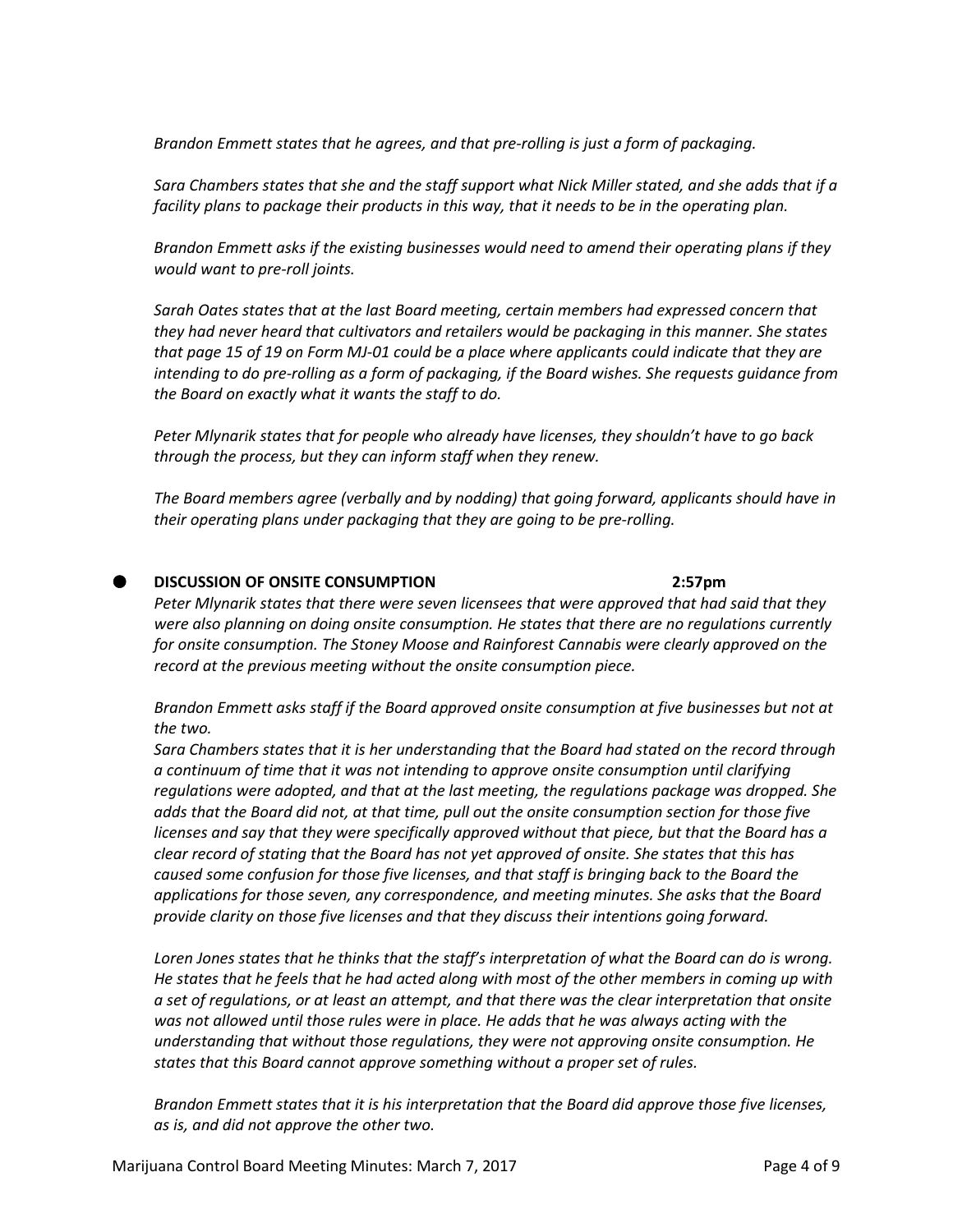*Brandon Emmett moves to reconsider 3 AAC 306.365 onsite consumption endorsement. No second.*

*Peter Mlynarik states that it will be discussed later in the meeting, and that this time is just to address these five licenses. He adds that he did not think that onsite consumption was approved for any of the licenses, and that the last two speaks for the rest of them, as there are no regulations around it.*

*Mark Springer states that when he voted to approve these licenses, it was not with the intention of approving onsite consumption. He additionally states that his impression was that the question asked "Do you intend to apply later for an onsite consumption endorsement?", and not to incorporate onsite consumption into the approved application and license. He adds that his view is that he did not vote to approve onsite consumption for these licenses.*

*Sara Chambers reads MJ-03, Section 2, and states that she wants to makes sure that the Board is very clear in its intent, as the regulations currently allow the Board to approve it.*

*Mark Springer moves that the Board has not approved onsite consumption for any licensee. Loren Jones seconds the motion.*

*Nick Miller asks for clarification.*

*Mark Springer clarifies that in the approval of licenses where applicants have checked "Yes" where they say that they have planned to request approval, the Board has not approved onsite consumption.*

*Nick Miller states that he was a late-comer to this Board, so he does not know when these five applications were approved, but that for the applications that he's voted on, there was a clear intent not to improve onsite consumption until the regulations are done. Motion carries, 4-1 (Brandon Emmett votes No).*

*Sara Chambers states that the staff will improve the wording on the application.*

# **REGULATIONS**

## **A. Proposed Regulations Projects 3:16pm**

*Brandon Emmett moves to reconsider 3 AAC 306.365 onsite consumption in its entirety. Nick Miller seconds the motion. Brandon Emmett clarifies that basically the motion is to bring back that project.*

*Loren Jones states that he doesn't think that the motion is proper, as it was to reconsider an action that was already taken when no notice of reconsideration was given. Harriet Milks states that the motion needs to be restated so that he is making a motion to initiate a new project.*

*Brandon Emmett moves to start a new regulations project on the onsite consumption endorsement issue. Nick Miller seconds the motion.*

*Brandon Emmett passes out a document and states that he would like to resurrect all of the former language that used to be 3 AAC 306.365, but for what used to be 3 AAC*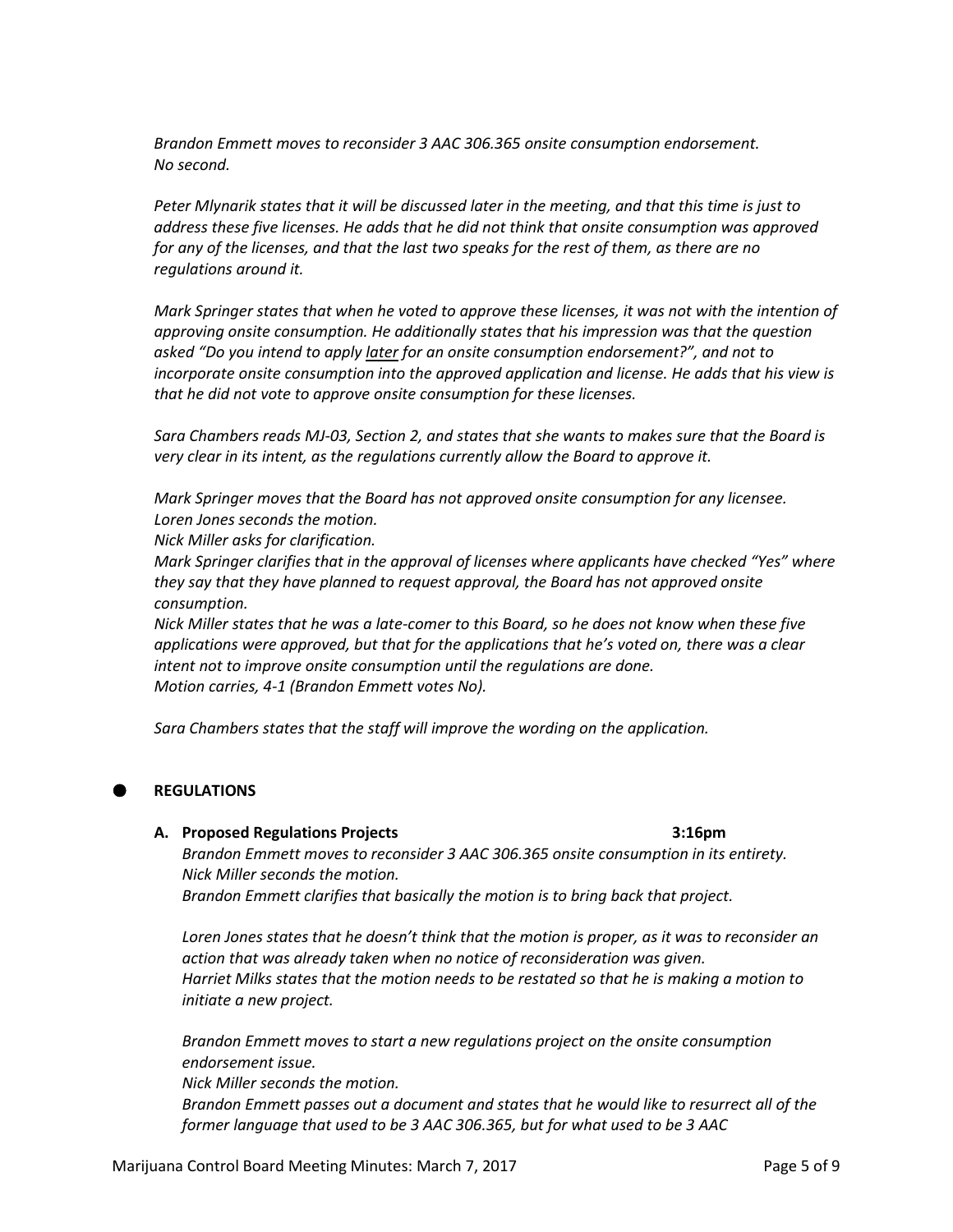*306.365(b)(4)(D), he would also like to add some language that would state "Except where prohibited by local ordinance, regulation, or other law, a retail marijuana establishment that is issued an onsite consumption endorsement under this section is authorized to sell marijuana and marijuana products for consumption, the licensed premises separated by a secure door, and containing a separate ventilation system."*

*Loren Jones states that the Board should discuss the motion on the floor, which is to open a regulations project, and not to amend an open regulations project.*

*The Board members discuss the proposed project.*

*Brandon Emmett states that the regs project would have all of the language in it that the previous regs project had, with the addition of what he had outlined in that paragraph (Tab 15 in its entirety from the February 2 meeting).*

*Mark Springer requests that the Board take a ten-minute break.*

*Loren Jones states that the motion before them is to start a regulation project.*

*Brandon Emmett states that after receiving guidance from the Director, he would like to amend or reword his motion to be to take all of the language from Tab 15 that's labeled, in its entirety, in addition to the language provided in the document provided. Nick Miller seconds the motion.*

*The Board members discuss the amendment to the motion.*

*Mark Springer moves to amend to have the motion just read that we open a regulations project on onsite consumption. Brandon Emmett seconds the motion. Loren Jones states that since he doesn't know what he's voting on, he's voting No. Motion to amend the original motion carries, 4-1 (Loren Jones votes No).*

*Motion to open a regulations project on onsite consumption carries, 4-1 (Loren Jones votes No).*

*Mark Springer asks the Director to refer Mr. Emmett's references in his document to DHSS and the State Chief Medical Officer.*

*The Board members and staff discuss who and how language will be drafted for this project.*

*Mark Springer states that he believes that if past practice holds, that if a Board member were to suggest language to staff, that it would be acceptable.*

# **BREAK 3:26pm**

# **MEETING RESUMES 3:39pm**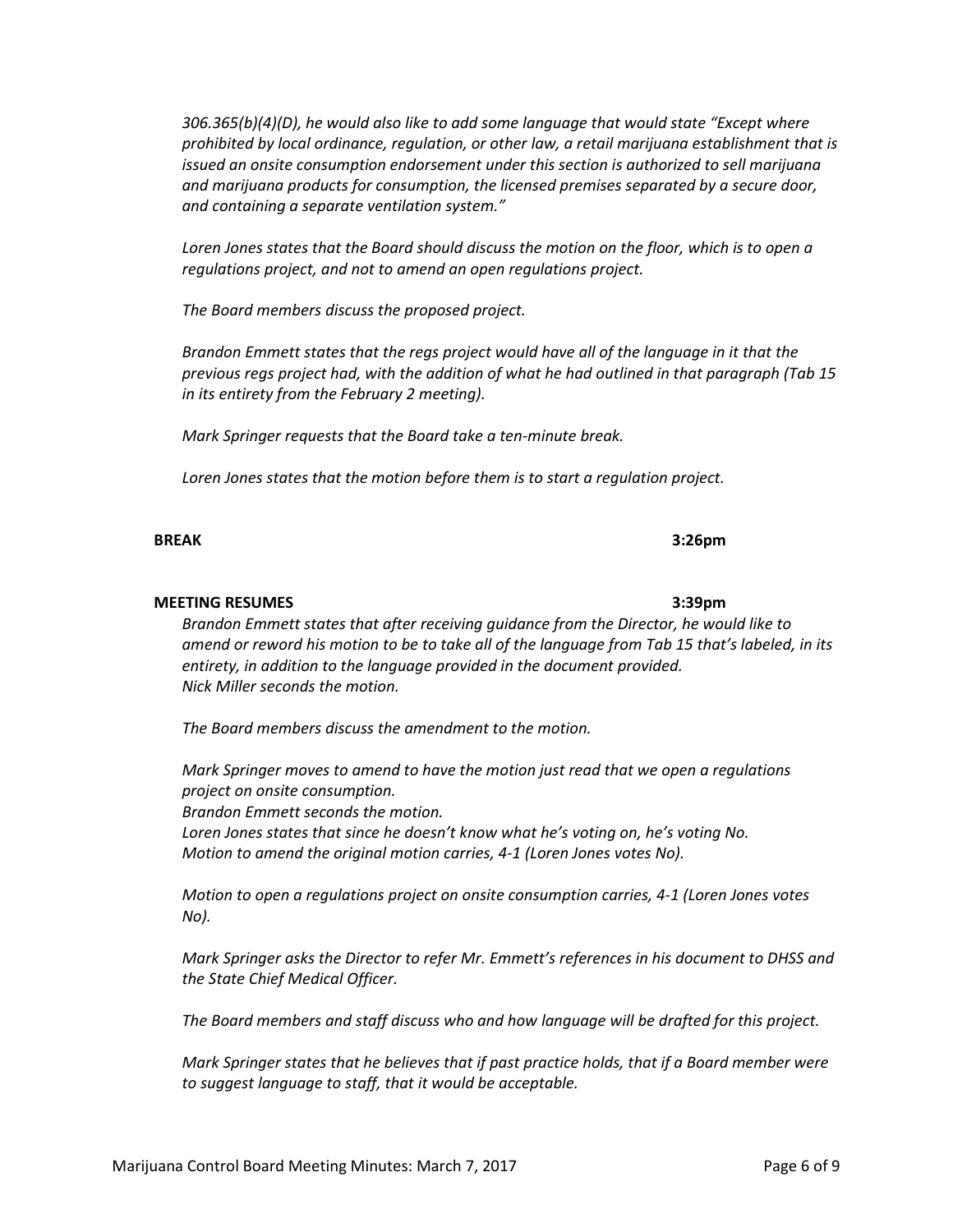*Peter Mlynarik states that anyone [of the Board members] who wants to have a say in this should present his draft to the staff, and then the Board will come back and look at them and work with that.*

*None opposed.*

*Sara Chambers states that if everyone would send their general insights to her, that it's what the staff would need to bring back a draft and the backup documentation that was submitted by the Board members.*

*The Board members agree to have proposals to the staff by the deadline for the April meeting.*

**B. Update on Open Regulations Projects 4:11pm** *Sara Chambers informs the Board that Jed Smith is the regulations specialist now and provides updates on open regulations projects.*

# **C. New Regulations for Board Consideration**

- **1. Amendments to regulations regarding transport of marijuana 4:14pm** *Mark Springer moves to approve this language to be put out for public comment. Nick Miller seconds the motion. Motion carries unanimously.*
- **2. Amendments to regulations regarding qualifications for 4:18pm marijuana handler permits and conditions for revocation** *Sara Chambers states that there were supplemental documents provided to the Board members this morning with highlighted sections of Peter Mlynarik's draft.*

*Mark Springer moves to approve the amendments to 3 AAC 306.700 for public comment with the staff comments [on the document provided]. Loren Jones seconds the motion. The Board members discuss the proposed language. Motion to approve 3 AAC 306.700 for public comment carries, 3-2 (Nick Miller and Brandon Emmett vote No).*

*Mark Springer moves to approve 3 AAC 306.831 draft for public comment. Brandon Emmett seconds the motion.*

*Mark Springer moves to amend to strike "licensee" and insert "marijuana handler permit holder".*

*Brandon Emmett seconds the motion.*

*Nick Miller states that the shorter language he had come up with reads, "The board may suspend or revoke a marijuana handler permit issued under this chapter, refuse to renew a permit, or issue a civil fine, if the holder of the permit is convicted of a violation of AS 17.38."*

*The Board members discuss the proposed language.*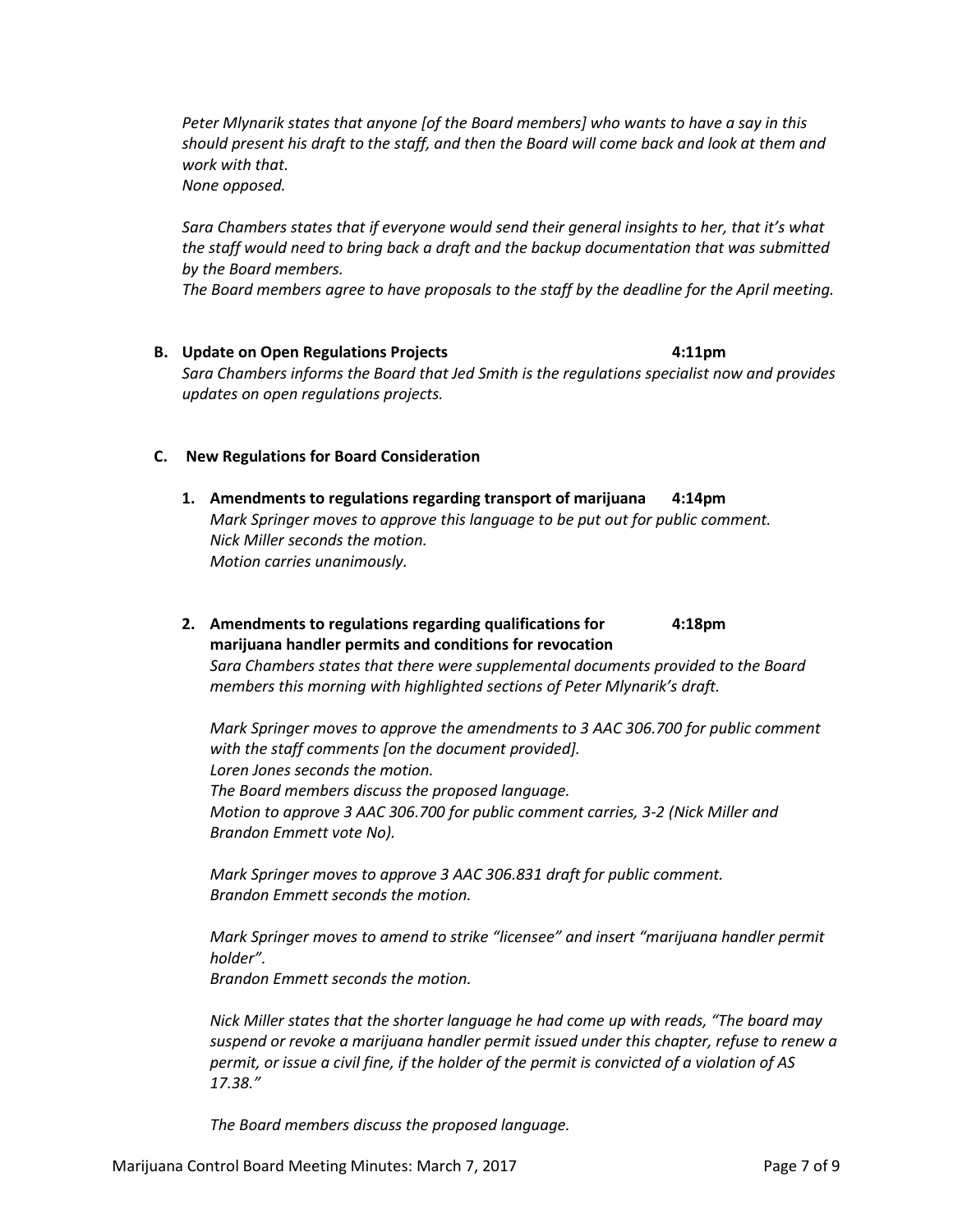*Motion to amend 3 AAC 306.831(a)(1) to strike "licensee" and replace with "marijuana handler permit holder" carries unanimously.*

*Original motion to approve the 3 AAC 306.831 draft for public comment, as amended, carries unanimously.*

*Brandon Emmett moves to have the Board adopt a resolution* **4:43pm** *to request that the Department of Revenue restructure the marijuana taxes and amend it to reduce the tax on flower sold to product manufacturers and concentrate manufacturers to \$15 per ounce. Nick Miller seconds the motion. The Board members discuss the proposed resolution. Sara Chambers states that because the fees are in statute, that it would have to be a legislative request during the next session. Mark Springer states that the language should include reference to the economic benefit to cultivators and to the State.*

*Motion carries, 3-2 (Loren Jones and Peter Mlynarik vote No).*

### **MARIJUANA MAILBOX 4:50pm**

**All correspondence received in the [marijuana@alaska.gov](mailto:marijuana@alaska.gov) inbox from January 14, 2017 through March 3, 2017.** *No comments or action.*

### **BOARD COMMENTS & NEXT BOARD MEETING DATE 4:51pm**

*Sara Chambers states that if it is the Board's desire to have staff prioritize cultivation applications, in consideration of public comments received, that the Board should give some direction to the director to have staff do so. She additionally states that the administration has requested three new positions in the budget and asks if the Board would be interested in supporting her recommendation that the staff receive two long-term non-permanent positions. She asks the Board if they want to consider a May meeting, talks about the Denali meeting costs, and addresses concerns raised during public testimony regarding personal information on website.*

*Sarah Oates states that links were added by the former director to the AMCO website to the public notice information for each application due to the large number of public records requests that were being received by staff. She adds that because all of the information is discoverable through a public records request, this was done in the interest of most efficiently utilizing staff's time. She also states that the Department of Revenue's tax regulations, specifically 15 AAC 61.100(a)(2) specifically addresses how different parts of the plant will be taxed at a lower rate, so it seems as if the recommendation in Brandon Emmett's resolution could be addressed by regulation.*